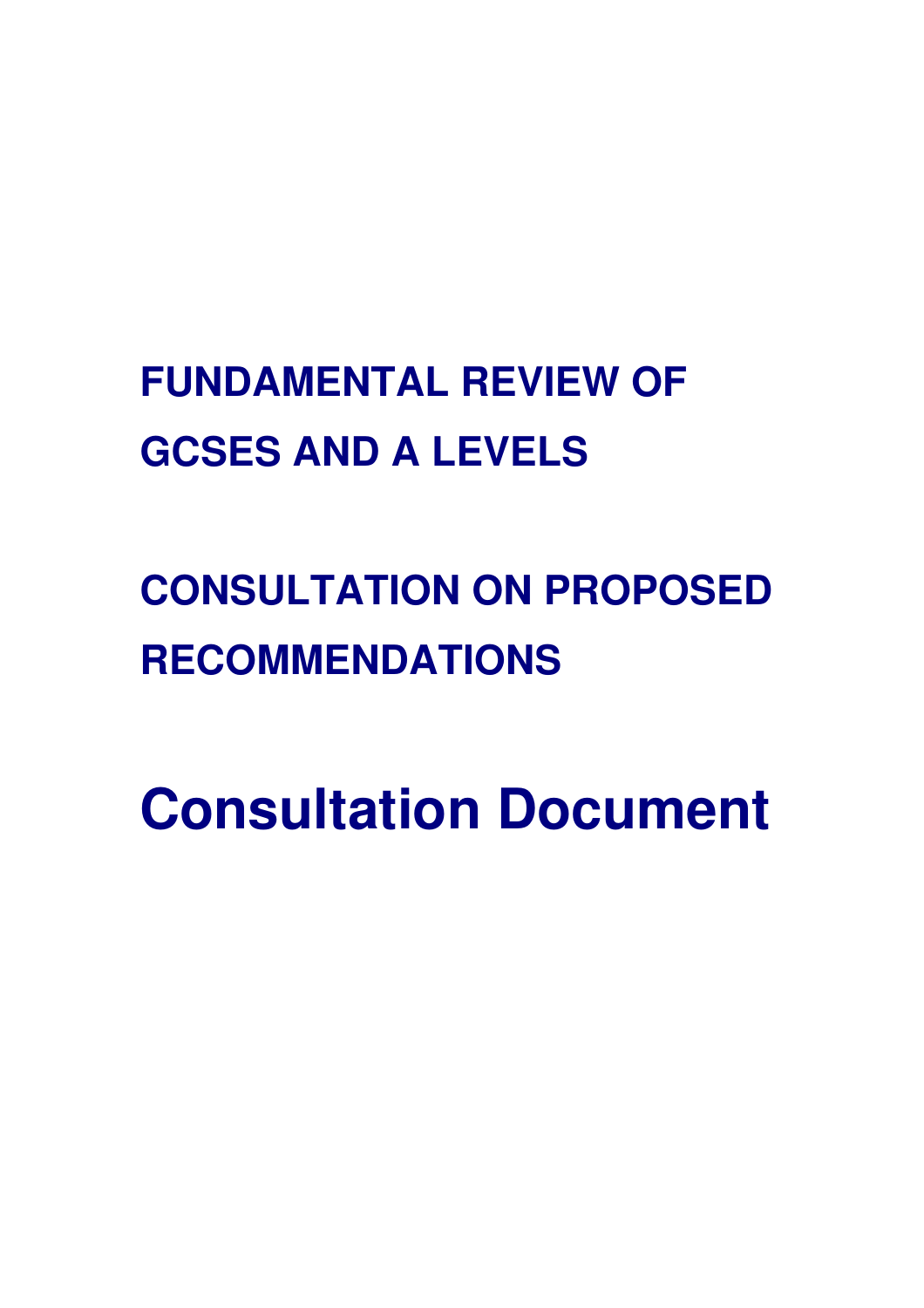#### **Ministerial Foreword**

I announced on 1 October 2012, that CCEA would undertake a fundamental review of GCSEs and A levels. That review is now complete and via this document, I intend to consult upon CCEA's findings and recommendations.

CCEA's review confirms that GCSEs and A levels have strong support from teachers, students and FE and HE sectors. It suggests that some revisions in the short term would help to reflect the needs of our education policy and the economy. This would allow the strengths of the qualifications to be developed and changes to be made which support the focus of our curriculum and reflect the needs of employers and higher education.

The Review makes recommendations about how GCSEs and A levels might be taken forward, and how the focus on improvements to literacy, numeracy and ICT skills could be supported. It also challenges us to begin the process of setting the long term (10-year) vision for learning, assessment and qualifications now and to draw from qualifications, systems, experiences and research from across the world.

My goal is to have a highly valued system of assessment which recognises appropriately, the efforts of our children; which is respected both nationally and internationally and which reflects international best practice.

I believe CCEA's report and its recommendations will provide a route to that goal. It sets out a range of issues, both short and long term which I believe we should take forward. This is your opportunity to let the Department know your views. I will finalise my decisions on the way forward, following this consultation.

#### **JOHN O'DOWD MINISTER FOR EDUCATION**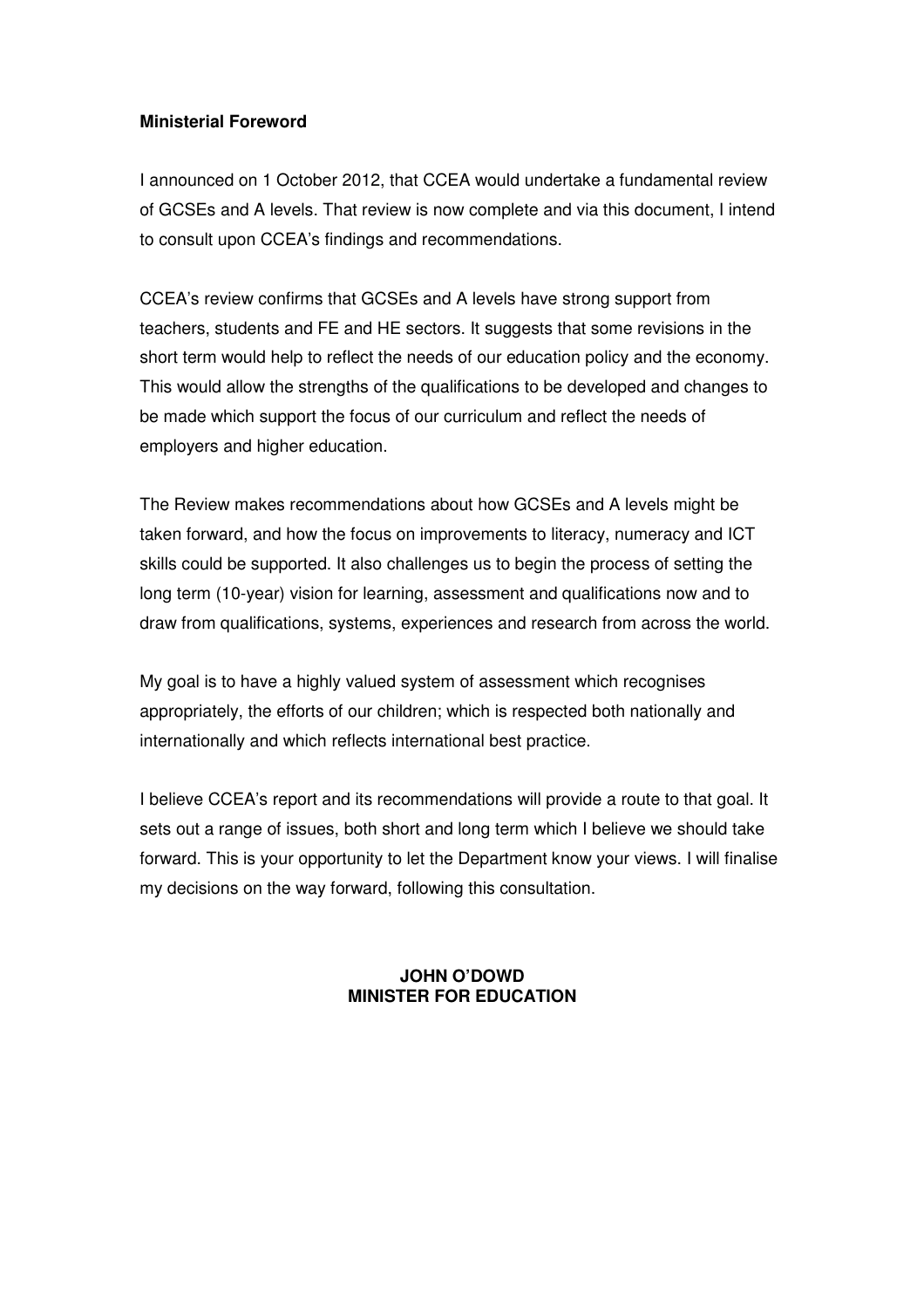## Index

| Annex A - Recommendations from Fundamental Review11 |  |
|-----------------------------------------------------|--|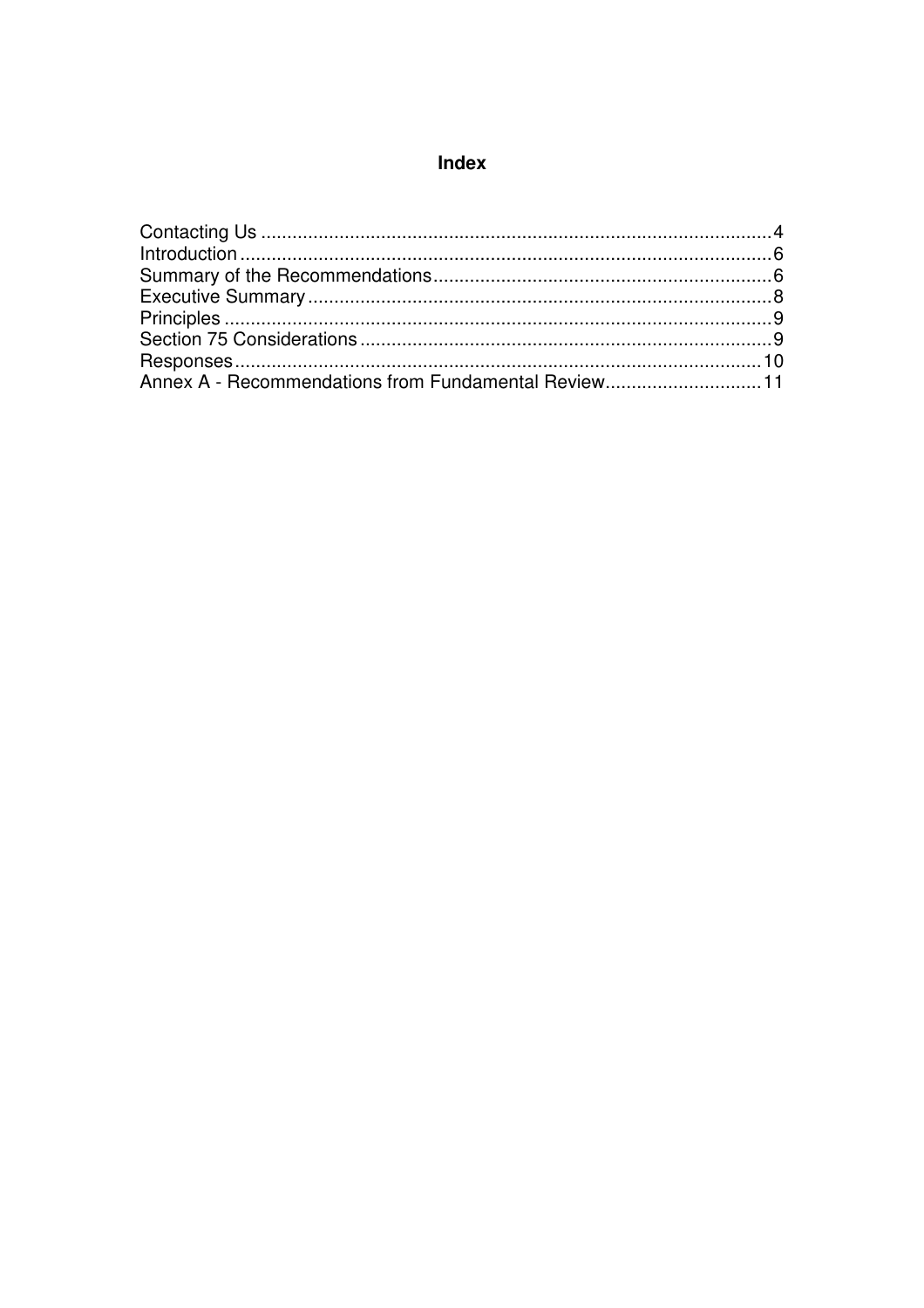## **Contacting Us**

This document is available in Irish and English.

If this document is not in a format that meets your needs please contact the Assessment and Qualifications Team. We will be pleased to consider any requests for copies of this document in alternative formats such as large print, braille, audio or in other languages.

Mura bhfuil formáid na cáipéise seo ag riar ar na riachtanais atá agat féin, déan teagmháil, le do thoil, leis an fhoireann Measúnú agus Cáilíochtaí. Beimid sásta aon iarratas le haghaidh cóipeanna den cháipéis seo i bhformáidí malartacha amhail cló mór, Braille, closchóip nó i dteangacha eile a chur san áireamh.

This document is also available on the Department of Education's consultation page or on NI Direct.

You can contact us at the address below or by: **By telephone**: 02891 279543 **By fax**: 02891 279100 **By e-mail**: aqt@deni.gov.uk **By Textphone**: 18001 028 91279543 Is féidir teagmháil a dhéanamh linn ag an seoladh thíos nó le: **Guthán**: 02891 279543 **Facs**: 02891 279100 **Ríomhphost**: aqt@deni.gov.uk **Téacsfón**: 18001 028 91279543

Assessment and Qualifications Team Department of Education Rathgael House Balloo Road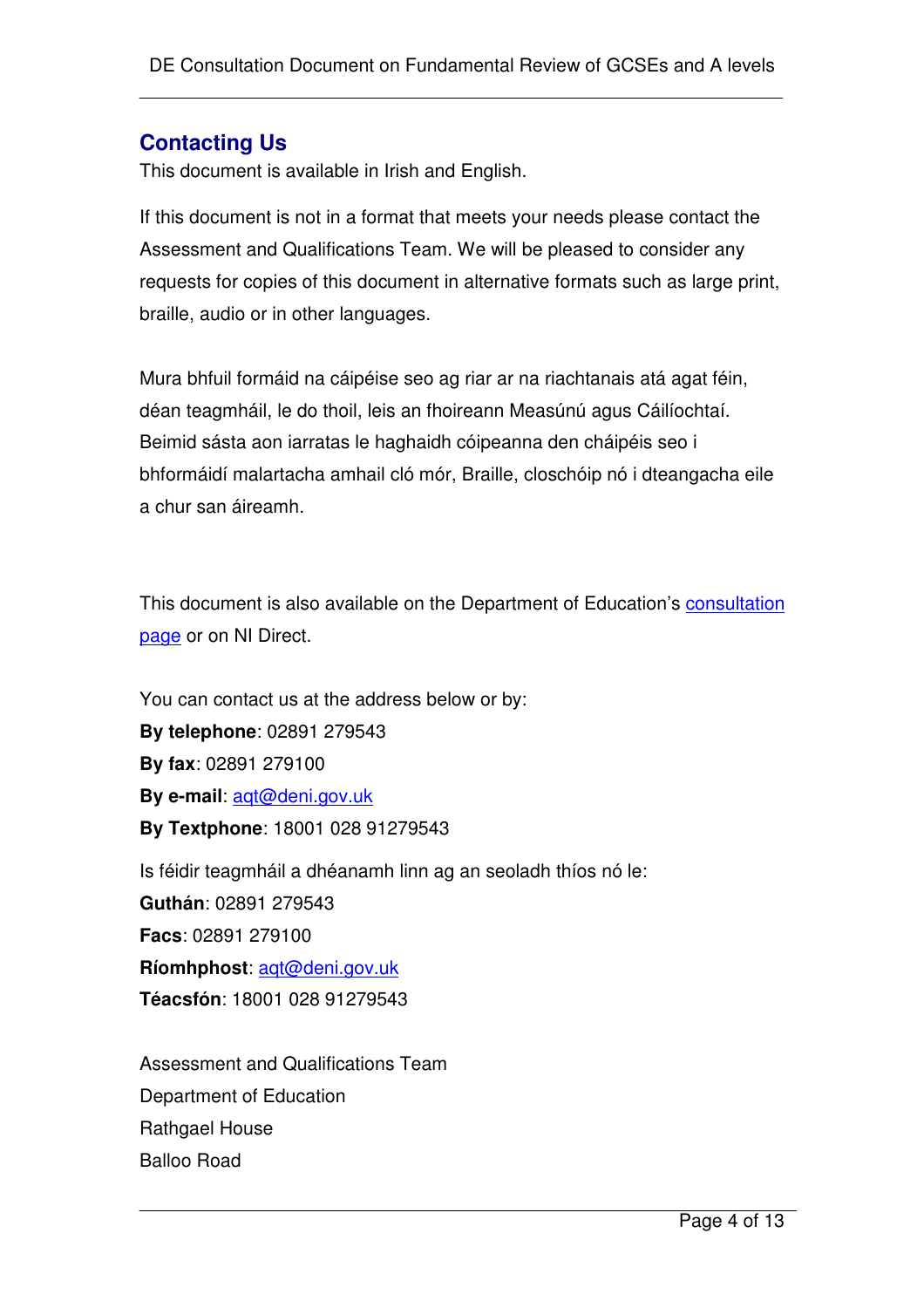Rathgill BANGOR BT19 7PR

Assessment and Qualifications Team An Roinn Oideachais Teach Rathgael Bóthar Balloo Rathgill BEANNCHAR BT19 7PR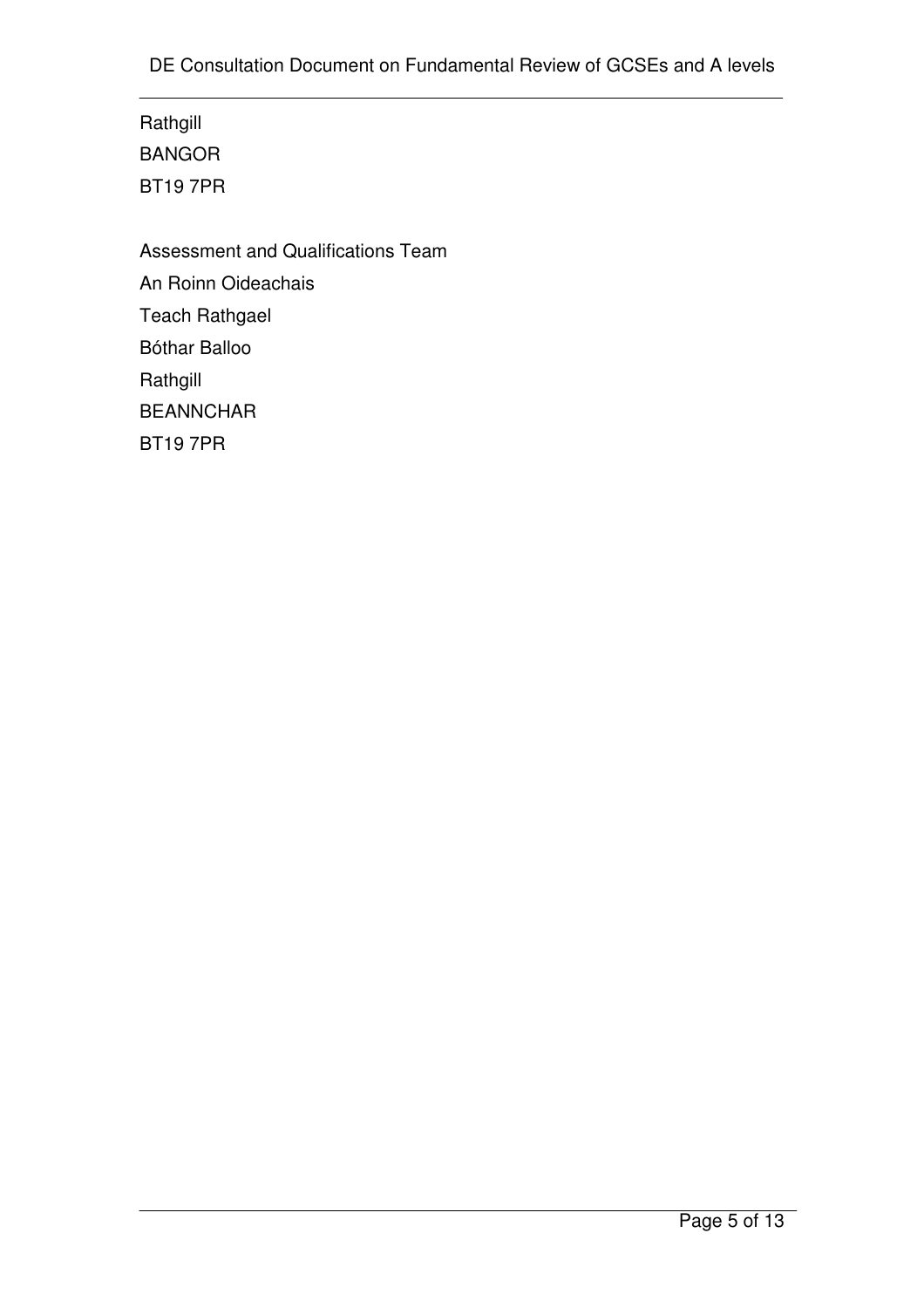## **Introduction**

1. Following a number of developments in relation to GCSE and A Level qualifications in England, Minister O'Dowd announced a fundamental review of GCSE and A level qualifications in the north of Ireland on 1 October 2012. The aim of the review was to establish the appropriateness of these qualifications, consider how best the examination system meets the needs of our children as well as our economy, and to ensuring that qualifications taken here are of an equivalent standard to elsewhere. The Council for the Curriculum, Examinations and Assessment (CCEA) was commissioned to undertake this review. In taking forward the review, CCEA established a subteam within its Regulatory Team and put in place an expert group comprised of representatives from the education and business sectors, as well as representation from the qualifications sectors in other jurisdictions.

2. Interim reports were provided at the end of January 2013 and March 2013, and the final report was received at the end of June 2013.

3. The final report emphasises the importance of qualifications taken here being comparable to those taken in other jurisdictions. It also highlights that the GCSE and A level brands are highly valued by stakeholders and that there is not widespread support for following recent developments in England.

## **Summary of the Recommendations**

4. Some of the key recommendations in the report include:

## **a) GCSEs / A Levels**

- Tiering (the use of differentiated examinations for Foundation Tier and Higher tier learners) should be retained where there is a need. (This differs from the policy position in England, where Michael Gove has indicated that tiering should cease in most subjects.)
- The progression of the skills embedded in the revised curriculum at Key Stage 1 to 3 should be incorporated alongside the required subject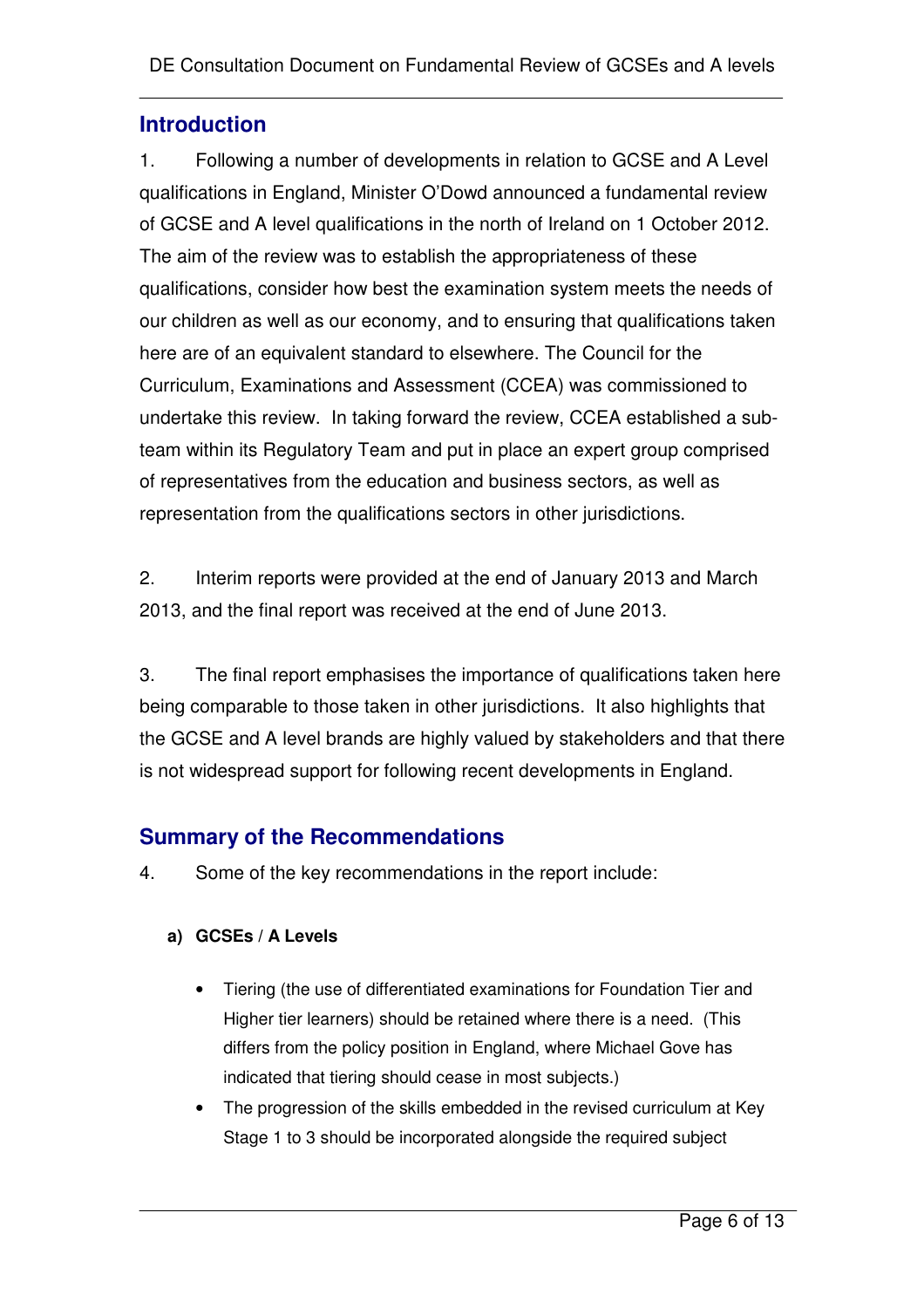knowledge – this would address what many see as a clear disconnection between KS3 and GCSEs.

• A programme of work should be undertaken to promote GCSE (and A level) qualifications here. This would help to win the argument for flexibility in terms of GCSE (and A level) design with FE, HE, employers and so on.

#### **b) Non-general and Vocational Qualifications**

- High quality non-general and vocational qualifications should be made available to all 14–18 year old learners in the north including those for whom GCSEs and A levels do not meet their needs.
- In addition, a programme should be undertaken to promote the value of non-general qualifications. In taking forward these recommendations we would intend to work closely with DEL colleagues, as that Department leads on policy relating to vocational qualifications.

#### **c) Literacy, Numeracy and ICT**

- GCSEs in English, mathematics and ICT should support progression from the corresponding Levels of Progression at Key Stage 3;
- New competency-model skills qualifications should be developed at Levels 1 and 2;
- GCSE English and GCSE English Language should be streamlined to offer only one GCSE in this subject area;
- A second GCSE mathematics qualification should be developed focussing on the use of mathematics in daily life.
- A specialised systems based GCSE IT qualification should be developed.
- The current GCSE ICT qualification should remain, as it prepares young people for the world of work
- A level qualifications should support the development of literacy, numeracy and ICT skills where appropriate to the subject.

#### **d) Accountability / Regulation**

• Accountability measures should be broader in range and in design, to illustrate a variety of factors across the system. Achievements by some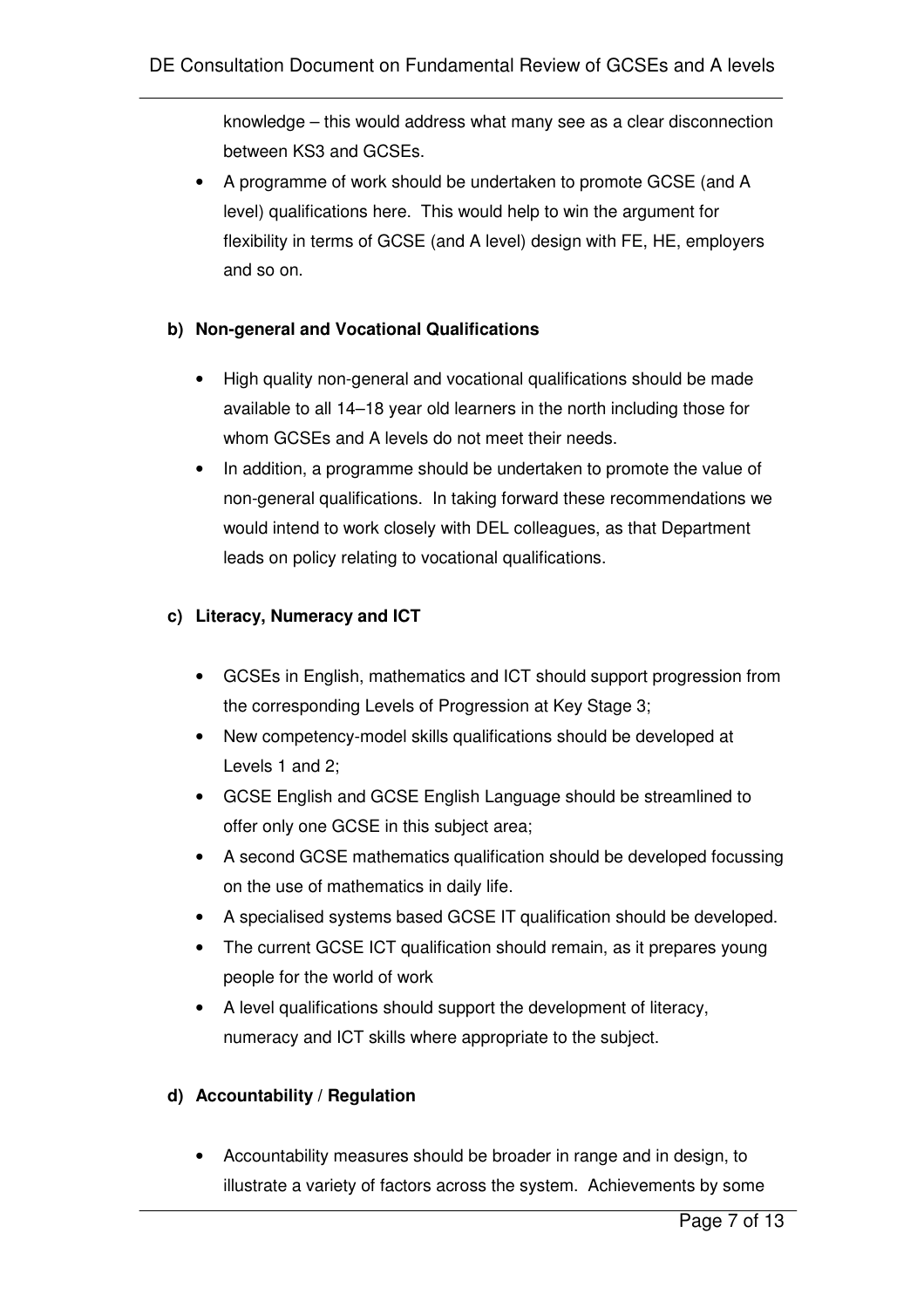should not be referred to as "good" (e.g. 5+ A\*-C GCSEs), to prevent the inference that other achievement is not. The report advises that care should be taken to ensure frameworks for accountability are not incompatible with recognising the achievements of all learners. This could mean consideration of a range of other measures for accountability purposes.

• A review of the regulation and quality assurance of qualifications available here should be undertaken to support north of Ireland GCSEs and A levels.

#### **e) Policy / Strategy**

- A strategy for 14-19 education should be developed as a matter of urgency. It should consider all aspects of education including qualifications, ensuring provision is seamless and provides maximum choice and flexibility. The report recommends that we should begin work on the longer-term vision for learning, assessment and qualifications here at ages 14-18.
- Consideration should be given to a credit-based qualification approach to engage learners working below GCSE level. Currently this could consist of accredited, credit-based qualifications which facilitate learners meeting the requirements of the statutory curriculum. In the design of this approach, consideration should be given to the Nationals Levels 1–4 model being introduced in Scotland. This would help to address perceived short-comings in the existing qualifications offer.

5. A list of the 49 recommendations contained within CCEA's report are set out in Annex A of this document.

## **Executive Summary**

6. The Department of Education is consulting on the recommendations made by CCEA and we wish to seek your views on these before the Minister finalises his decisions on the way forward.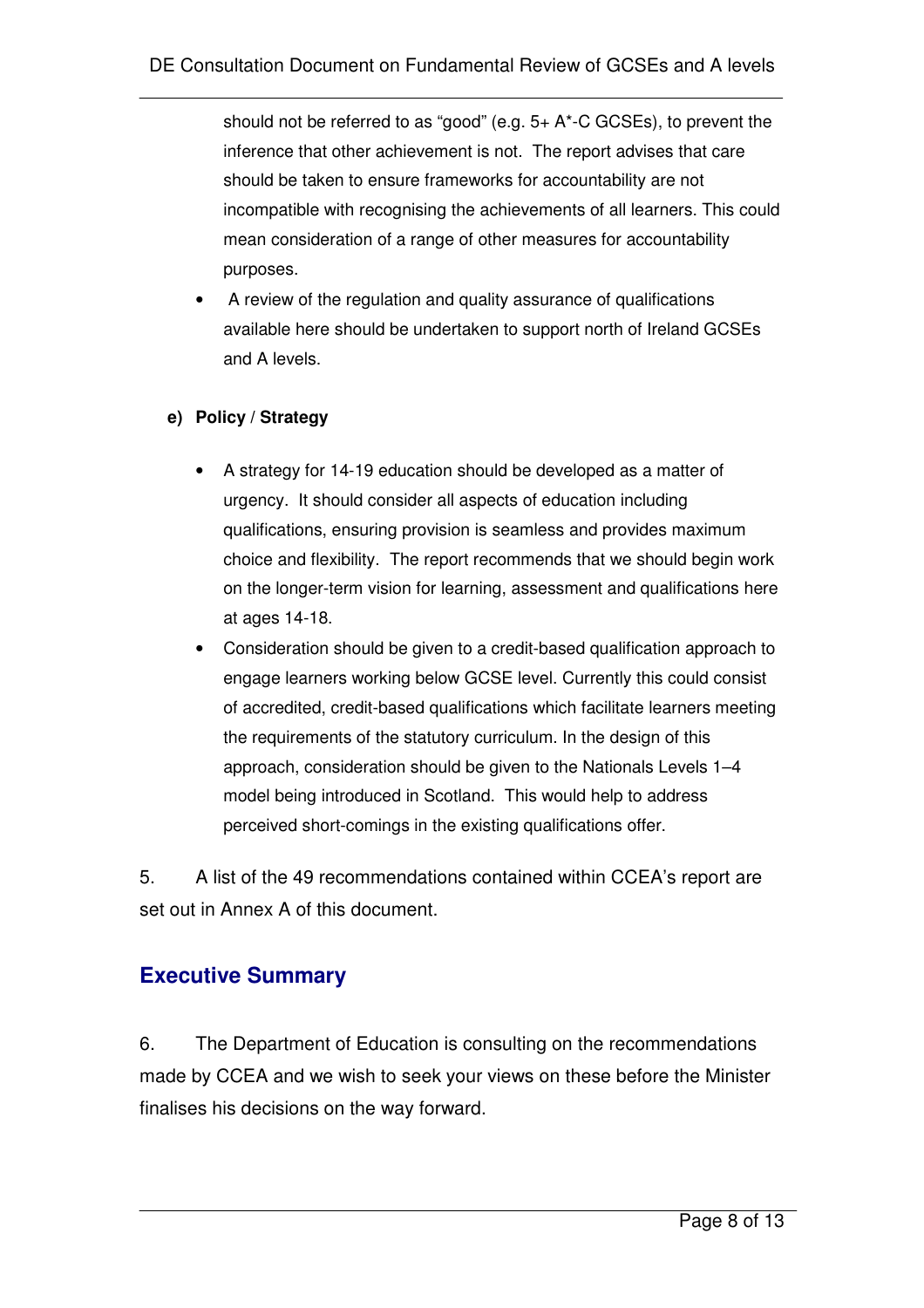# **Principles**

- 7. The Department's principles are that our qualifications:
	- i. should reflect the aims and objectives of the revised curriculum;
	- ii. should test skill as well as knowledge;
	- iii. in core subjects (English / Gaeilge, Maths and ICT), should reflect and represent progression from the Levels of Progression;
	- iv. should be robust and credible;
	- v. should meet our economic and societal needs;
	- vi. should be designed to test pupils fairly and robustly and reward them appropriately;
	- vii. should be seen as the pinnacle of the statutory assessment scheme;
	- viii. should reflect international best practice and the importance of teaching and learning;
	- ix. should provide portability, comparability and equality of access across these islands and internationally.

## **Section 75 Considerations**

8. Section 75 of the NI Act 1998 requires all public authorities in carrying out their functions relating to the north of Ireland, to have due regard to the need to promote equality of opportunity between –

- i. persons of different religious belief, political opinion, racial group, age, marital status or sexual orientation;
- ii. men and women generally;
- iii. persons with a disability and persons without; and
- iv. persons with dependants and persons without.

9. In addition, without prejudice to the above obligation, public authorities must also, in carrying out their functions, relating to the north of Ireland, have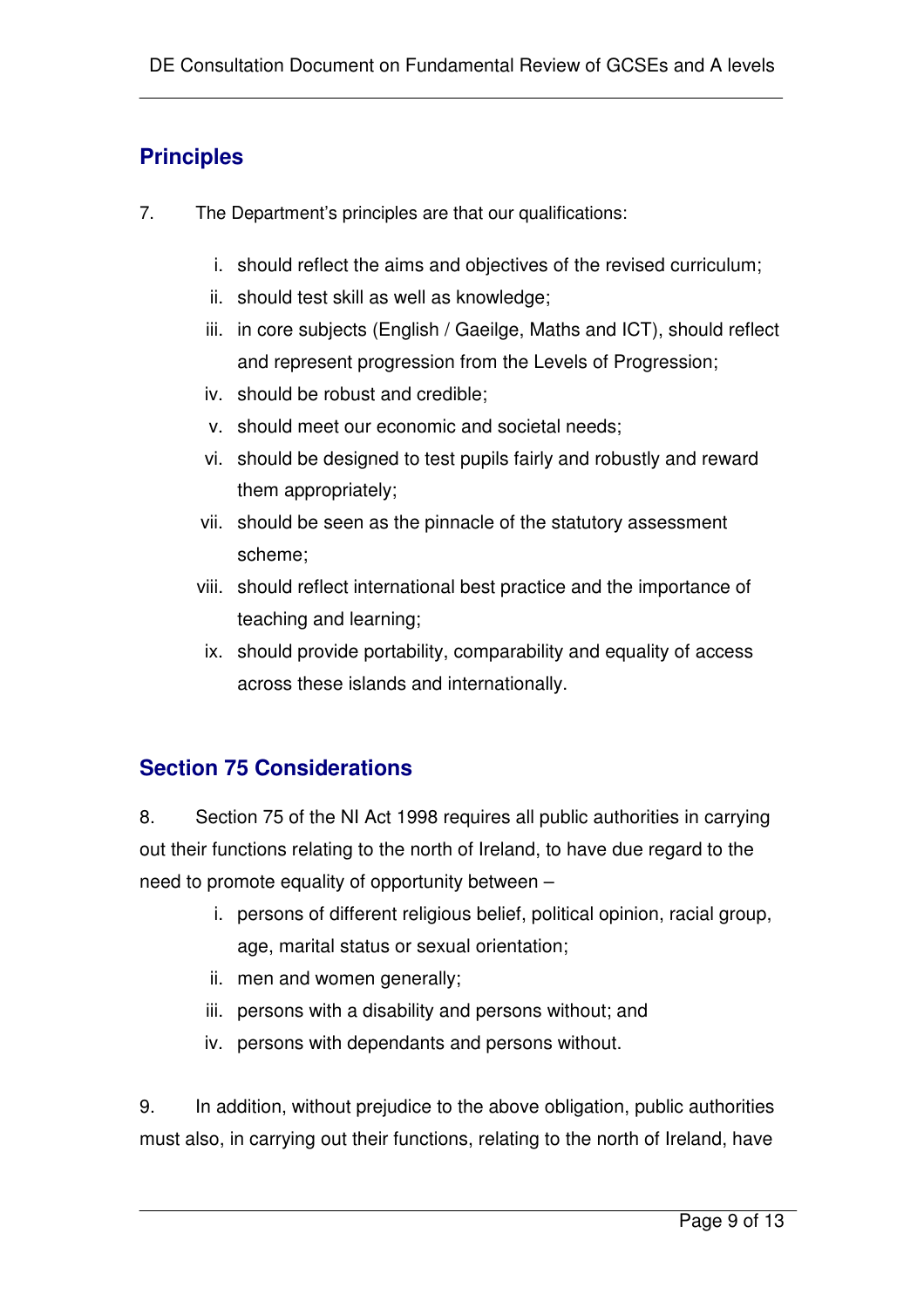regard to the desirability of promoting good relations between persons of different religious belief, political opinion or racial group.

10. We have completed an Equality Screening Document and this will be available at www.deni.gov.uk. You can make your views known on these issues within the Response Booklet.

## **Responses**

11. DE is consulting on these policy proposals from 30 September 2013 to 20 December 2013. The Department welcomes the views of any organisation, group or individual on this document. We would welcome your thoughts on these recommendations.

# **12. A response booklet to help respondents provide a structured response can be viewed and downloaded from the Department's website at www.deni.gov.uk.** Alternatively, free text responses are also welcome.

13. Comments on this document and / or requests for hard copies of this document or alternative formats can be made by mail, fax or email to the address on page 3. Consultation responses will be placed on our web-site. In the interests of safeguarding the environment, respondents will not receive an acknowledgement letter. However, a list of respondents will be placed on our website. In addition, we intend to publish responses (in full or in part). If you do not wish your response or name to be published on the website please make this clear in your response.

## 14. The deadline for responses is 20 December 2013**.**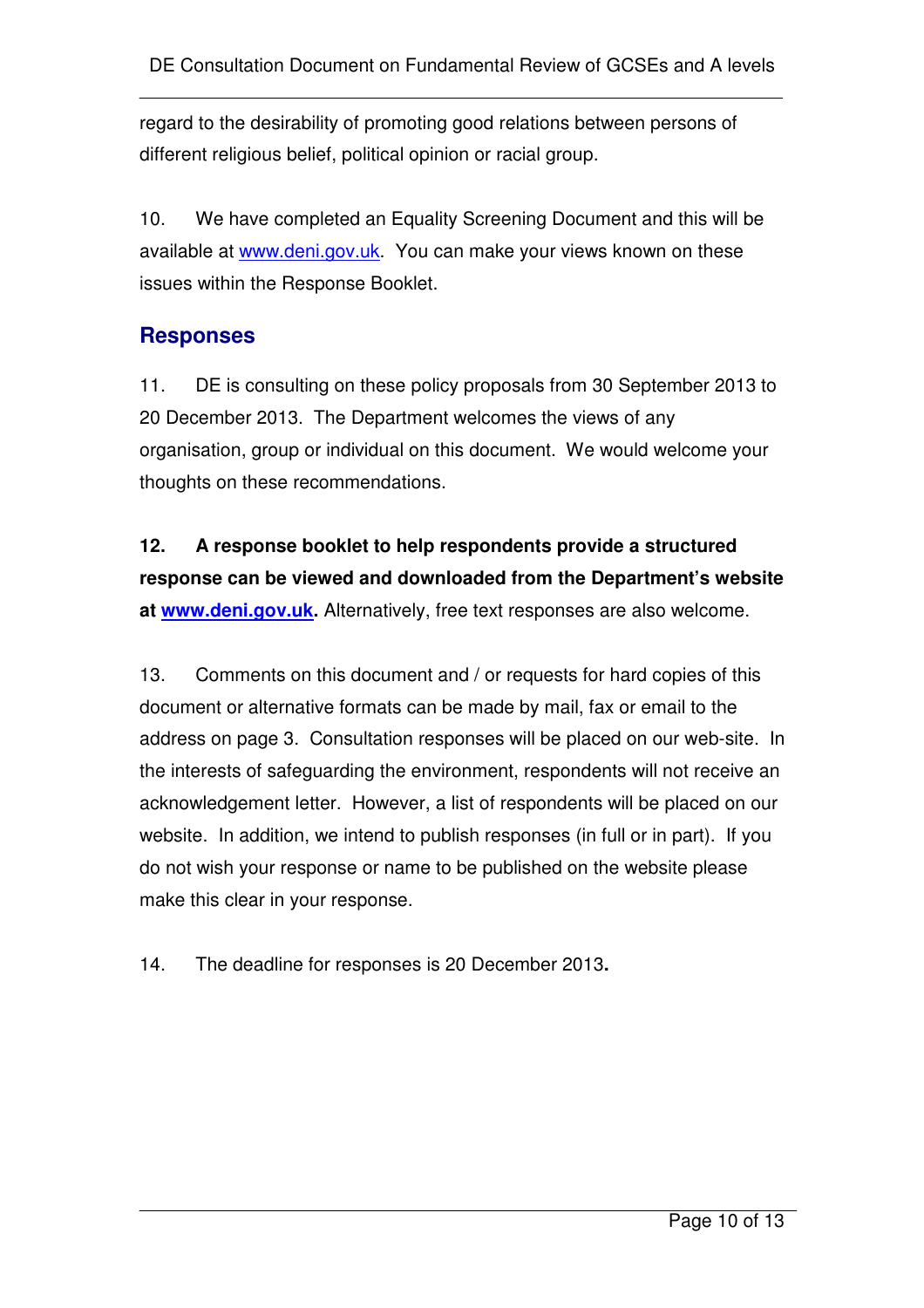# **Annex A - Recommendations from Fundamental Review**

**a) GCSEs / A Levels**

| Rec# | <b>Description</b>                                                                                                                             |
|------|------------------------------------------------------------------------------------------------------------------------------------------------|
| 2.   | GCSE and A levels should be retained with amendments to reflect the                                                                            |
|      | needs of the north of Ireland education policy and our economy.                                                                                |
| 3.   | Changes in England and Wales should be kept under review and discussions                                                                       |
|      | about the use of GCSE and A Level 'brand' names should take place.                                                                             |
| 12.  | GCSEs and A levels should have modular or linear assessment that is                                                                            |
|      | appropriate for the subject and needs of the learner.                                                                                          |
| 13.  | GCSEs, where modular, should have only one re-sit opportunity per unit and                                                                     |
|      | require 40% of assessment to be taken at the end of the course.                                                                                |
| 14.  | A levels, where modular, should have examinations available in June only, with                                                                 |
|      | only one re-sit opportunity per unit.                                                                                                          |
| 15.  | GCSEs and A levels should have internal assessment where this is the most                                                                      |
|      | valid method of assessing skills integral to specific subject requirements.                                                                    |
| 16.  | The internal assessment process should be reviewed to improve quality                                                                          |
|      | assurance procedures where needed.                                                                                                             |
| 17.  | GCSEs should have tiered examination papers, or a similar assessment model,                                                                    |
|      | where there is a need for this due to the nature of the subject.                                                                               |
| 27.  | The current 60% weighting for controlled assessment in GCSE English/English                                                                    |
|      | Language should be reduced to no more than 40% in the revised qualification.<br>GCSE qualifications should be retained at Level 1 and Level 2. |
| 32.  |                                                                                                                                                |
| 33.  | The qualifications should:<br>have subject content which reflects the needs of the north of Ireland;                                           |
|      | a)<br>be aligned to the principles of the Entitlement Framework (EF);<br>b)                                                                    |
|      | support progression, in their delivery, of the Cross-Curricular Skills of<br>C)                                                                |
|      | Communication (Literacy), Using Mathematics (Numeracy) and Using ICT                                                                           |
|      | $(ICT)$ ; and                                                                                                                                  |
|      | support progression, in their delivery, of the other skills of Problem-Solving,<br>d)                                                          |
|      | Self-Management and Working with Others.                                                                                                       |
| 34.  | GCSE qualifications should identify opportunities for links between subjects to                                                                |
|      | connect learning and support the development of transferability of skills.                                                                     |
| 35.  | A programme of work should be undertaken to promote GCSE qualifications in                                                                     |
|      | the north of Ireland                                                                                                                           |
| 37.  | GCSEs and A levels should allow learners to develop the skills valued by further                                                               |
|      | and higher education to support continuing learning. In revising the qualifications                                                            |
|      | the opportunity should be taken:                                                                                                               |
|      | at GCSE – to incorporate, alongside the required subject knowledge, the<br>a)                                                                  |
|      | progression of the skills embedded in the revised curriculum at Key Stages                                                                     |
|      | 1 to $3$ ; and<br>at A level – to incorporate independent learning, creative thinking and<br>b)                                                |
|      | problem-solving skills.                                                                                                                        |
| 38.  | GCSEs and A levels should have the support of local employers in their                                                                         |
|      | development.                                                                                                                                   |
| 39.  | GCSEs and A levels should facilitate young people in developing the wider                                                                      |
|      | knowledge and skills for working life.                                                                                                         |
| 41.  | GCE A level qualifications should be retained as the main qualification taken at                                                               |
|      | Level 3. They should be similar in demand to A levels offered in England and                                                                   |
|      | Wales with variation where necessary to meet the needs of learners in the north                                                                |
|      | of Ireland                                                                                                                                     |
| 42.  | AS should be retained as part of the A level qualification.                                                                                    |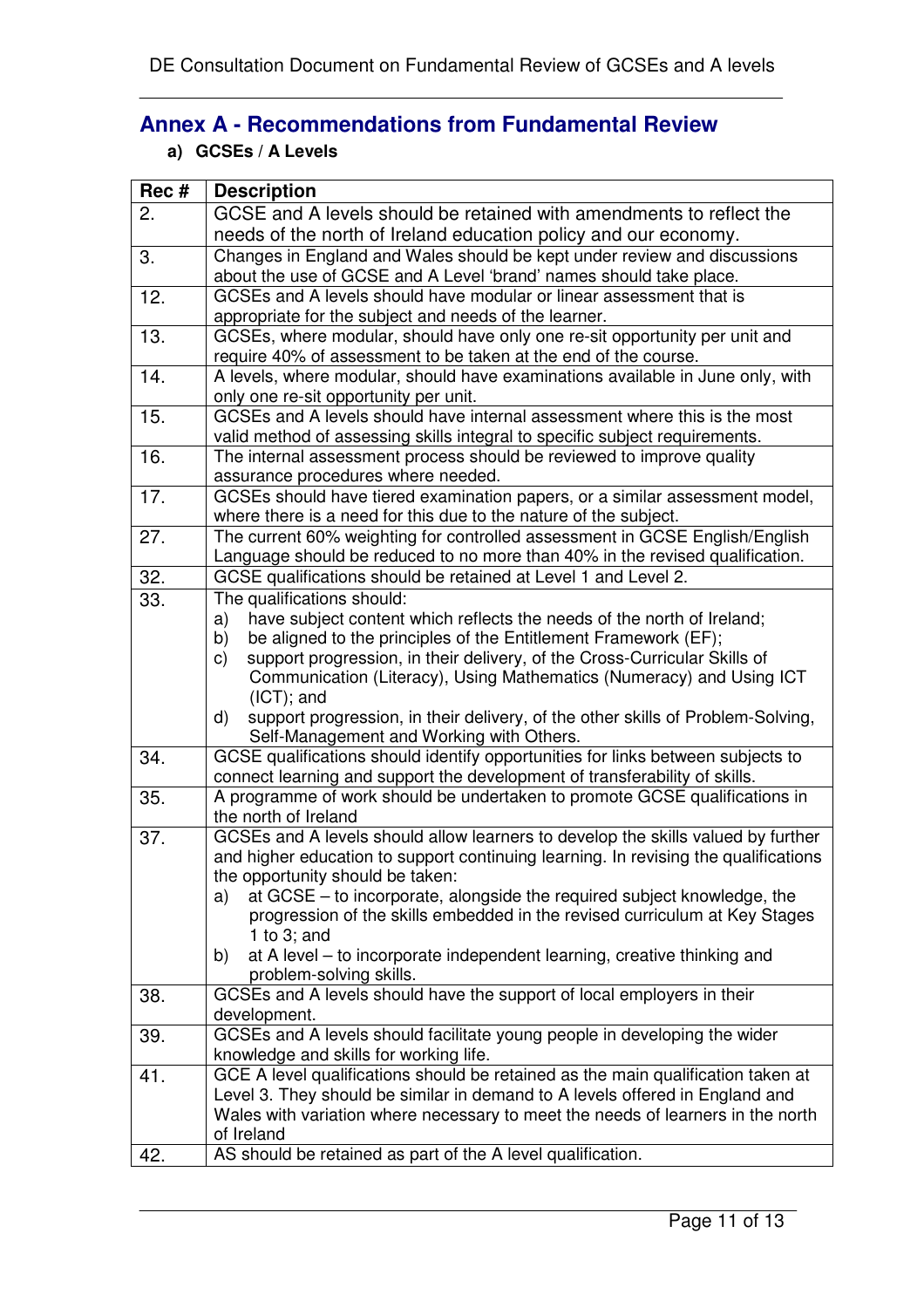## **b) Non-General / Vocational Qualifications**

| Rec # | <b>Description</b>                                                              |
|-------|---------------------------------------------------------------------------------|
| 20.   | High quality non-general and vocational qualifications should be made available |
|       | to all 14-18 year old learners in the north of Ireland including those whose    |
|       | needs are not met by GCSEs and A levels.                                        |
| 21.   | A programme should be undertaken to promote the value of non-general            |
|       | qualifications.                                                                 |
| 22.   | The current qualifications provision should be strengthened with options for    |
|       | those who do not wish to take A levels.                                         |

#### **c) Literacy, Numeracy and ICT**

| Rec # | <b>Description</b>                                                                                                                                                                                                                                                                                                                                                                                                                                |
|-------|---------------------------------------------------------------------------------------------------------------------------------------------------------------------------------------------------------------------------------------------------------------------------------------------------------------------------------------------------------------------------------------------------------------------------------------------------|
| 24.   | GCSEs in English, mathematics and ICT should support progression from the<br>Levels of Progression in Communication, Using Mathematics and Using ICT at<br>Key Stage 3.                                                                                                                                                                                                                                                                           |
| 25.   | Rigorous, competency-model skills qualifications at Levels 1 and 2, to recognise<br>achievement in Literacy, Numeracy and ICT, should be developed.                                                                                                                                                                                                                                                                                               |
| 26.   | Consideration should be given to the streamlining of the GCSE English and<br>GCSE English Language subject offer to one GCSE in the subject area. This<br>should support progression from Communication in Key Stage 3 and develop the<br>literacy skills of learners.                                                                                                                                                                            |
| 28.   | Further consideration should be given to the development of a second GCSE<br>Mathematics qualification. This should include a core qualification focusing on<br>mathematical capability that reflects the needs to be able to use mathematics at<br>a high level in daily life; complemented by a qualification relating to mathematical<br>concepts for those intending further study in subjects which will require this level<br>of knowledge. |
| 29.   | A more specialised, systems-based, GCSE IT qualification should be developed.                                                                                                                                                                                                                                                                                                                                                                     |
| 30.   | The current GCSE ICT qualification should remain to prepare young people for<br>the world of work. It should focus on practical elements of ICT and develop<br>problem-solving skills and an appreciation of real-life applications.                                                                                                                                                                                                              |
| 31.   | A level qualifications should support the development of literacy, numeracy and<br>ICT skills where appropriate to the subject.                                                                                                                                                                                                                                                                                                                   |

### **d) Accountability / Regulation**

| Rec #          | <b>Description</b>                                                                                                                                                                                                                                                                   |
|----------------|--------------------------------------------------------------------------------------------------------------------------------------------------------------------------------------------------------------------------------------------------------------------------------------|
| 5.             | Work should be undertaken by the Regulators in England, Wales and the north<br>of Ireland to identify flexibility in the three-country qualifications criteria to allow<br>jurisdictional differences to be accommodated in qualification revision.                                  |
| 6.             | Where qualifications are being shared by two jurisdictions or offered in the north<br>of Ireland only, the Regulators should work to review the current qualifications<br>criteria and subject criteria to facilitate the future development and accreditation<br>of qualifications. |
| 7 <sup>1</sup> | The Department of Education and CCEA, in its Regulation capacity, should work<br>with partners to ensure the comparability of qualifications taken by learners in<br>the north of Ireland with similar qualifications taken elsewhere.                                               |
| 8.             | Work on benchmarking GCSE and A level qualifications should be carried out to<br>ensure rigour and comparability with qualifications taken in other jurisdictions.                                                                                                                   |
| 9.             | A review of the regulation and quality assurance of qualifications available in the                                                                                                                                                                                                  |